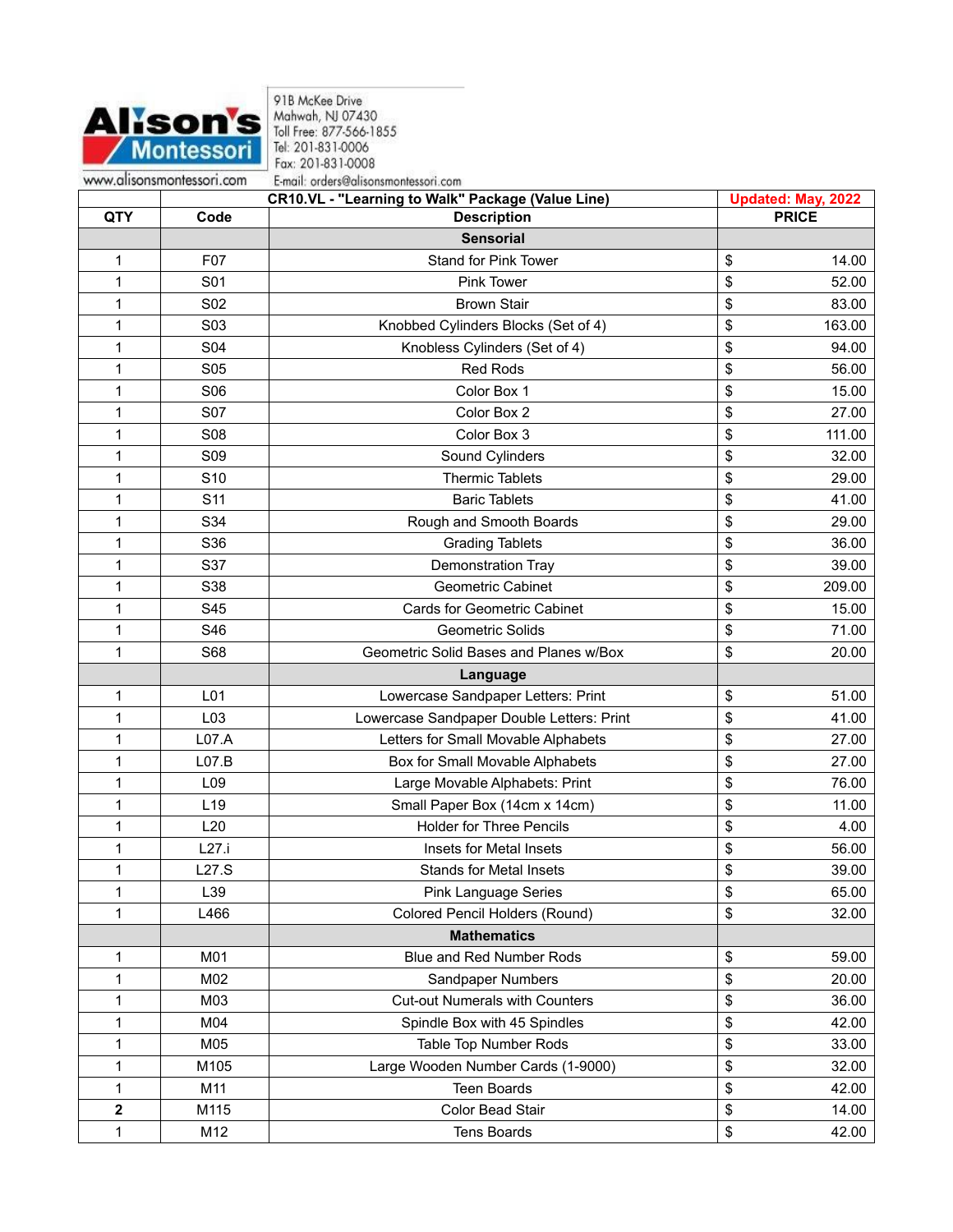| 1 | M13             | <b>Hundred Board</b>                                               | \$                       | 36.00  |
|---|-----------------|--------------------------------------------------------------------|--------------------------|--------|
| 1 | M14             | <b>Addition Strip Board</b>                                        | \$                       | 31.00  |
| 1 | M <sub>15</sub> | <b>Subtraction Strip Board</b>                                     | \$                       | 31.00  |
| 1 | M16             | <b>Multiplication Board</b>                                        | \$                       | 21.00  |
| 1 | M17             | <b>Division Board</b>                                              | \$                       | 23.00  |
| 1 | M28             | Stamp Game                                                         | \$                       | 41.00  |
| 1 | M29             | Large Fraction Skittles (1/1 - 1/4)                                | \$                       | 79.00  |
| 1 | M44             | Nine Wooden Thousand Cubes                                         | \$                       | 34.00  |
| 1 | M45             | 45 Wooden Hundred Squares                                          | \$                       | 34.00  |
| 1 | M53             | Small Wooden Numbers (1-9000)                                      | \$                       | 22.00  |
| 1 | M61             | Golden Bead Ten Bars (8MM)                                         | \$                       | 9.00   |
| 1 | M66             | Teen Bead Hanger                                                   | \$                       | 30.00  |
| 1 | M67             | Color Bead Stair Hanger                                            | \$                       | 27.00  |
|   |                 | <b>Botany</b>                                                      |                          |        |
| 1 | <b>B02</b>      | Parts of a Tree Puzzle                                             | \$                       | 11.00  |
| 1 | <b>B03</b>      | Parts of a Leaf Puzzle                                             | \$                       | 11.00  |
| 1 | <b>B04</b>      | Parts of a Flower Puzzle                                           | \$                       | 11.00  |
| 1 | F05             | <b>Cabinet for Botany Puzzles</b>                                  | \$                       | 25.00  |
|   |                 | <b>Zoology</b>                                                     |                          |        |
| 1 | F04             | Cabinet for Zoology Puzzles                                        | \$                       | 25.00  |
| 1 | Z02             | Parts of a Bird Puzzle                                             | \$                       | 11.00  |
| 1 | Z04             | Parts of a Turtle Puzzle                                           | \$                       | 11.00  |
| 1 | Z10             | Parts of a Fish Puzzle                                             | \$                       | 11.00  |
| 1 | Z12             | Parts of a Frog Puzzle                                             | \$                       | 11.00  |
| 1 | Z13             | Parts of a Horse Puzzle                                            | \$                       | 11.00  |
|   |                 | Geography                                                          |                          |        |
| 1 | F08             | Geography Map Cabinet                                              | \$                       | 260.00 |
| 1 | <b>PG02</b>     | Puzzle Map of the World (Premium Quality)                          | \$                       | 122.00 |
| 1 | <b>PG02.L</b>   | Labeled Control Chart for Map of the World (Premium Quality)       | $\blacksquare$           |        |
| 1 | <b>PG02.UL</b>  | Unlabeled Control Chart for Map of the World (Premium Quality)     |                          |        |
| 1 | <b>PG05</b>     | Puzzle Map of North America (Premium Quality)                      | \$                       | 122.00 |
| 1 | <b>PG05.L</b>   | Labeled Control Chart for Map of North America (Premium Quality)   | $\overline{\phantom{a}}$ |        |
| 1 | <b>PG05.UL</b>  | Unlabeled Control Chart for Map of North America (Premium Quality) | $\overline{a}$           |        |
| 1 | <b>PG06</b>     | Puzzle Map of South America (Premium Quality)                      | \$                       | 122.00 |
| 1 | <b>PG06.L</b>   | Labeled Control Chart for Map of South America (Premium Quality)   | $\overline{\phantom{a}}$ |        |
| 1 | <b>PG06.UL</b>  | Unlabeled Control Chart for Map of South America (Premium Quality) | $\overline{a}$           |        |
| 1 | <b>PG08</b>     | Puzzle Map of Africa (Premium Quality)                             | \$                       | 122.00 |
| 1 | <b>PG08.L</b>   | Labeled Control Chart for Map of Africa (Premium Quality)          | $\overline{a}$           |        |
| 1 | <b>PG08.UL</b>  | Unlabeled Control Chart for Map of Africa (Premium Quality)        |                          |        |
| 1 | <b>PG03</b>     | Puzzle Map of Asia (Premium Quality)                               | \$                       | 122.00 |
| 1 | <b>PG03.L</b>   | Labeled Control Chart for Map of Asia (Premium Quality)            | -                        |        |
| 1 | <b>PG03.UL</b>  | Unlabeled Control Chart for Map of Asia (Premium Quality)          | $\overline{a}$           |        |
| 1 | <b>PG04</b>     | Puzzle Map of Europe (Premium Quality)                             | \$                       | 122.00 |
| 1 | <b>PG04.L</b>   | Labeled Control Chart for Map of Europe (Premium Quality)          | $\overline{a}$           |        |
| 1 | <b>PG04.UL</b>  | Unlabeled Control Chart for Map of Europe (Premium Quality)        |                          |        |
| 1 | <b>PG09</b>     | Puzzle Map of USA (Premium Quality)                                | \$                       | 122.00 |
| 1 | <b>PG09.L</b>   | Labeled Control Chart for Map of USA (Premium Quality)             | $\overline{a}$           |        |
| 1 | <b>PG09.UL</b>  | Unlabeled Control Chart for Map of USA (Premium Quality)           | $\overline{a}$           |        |